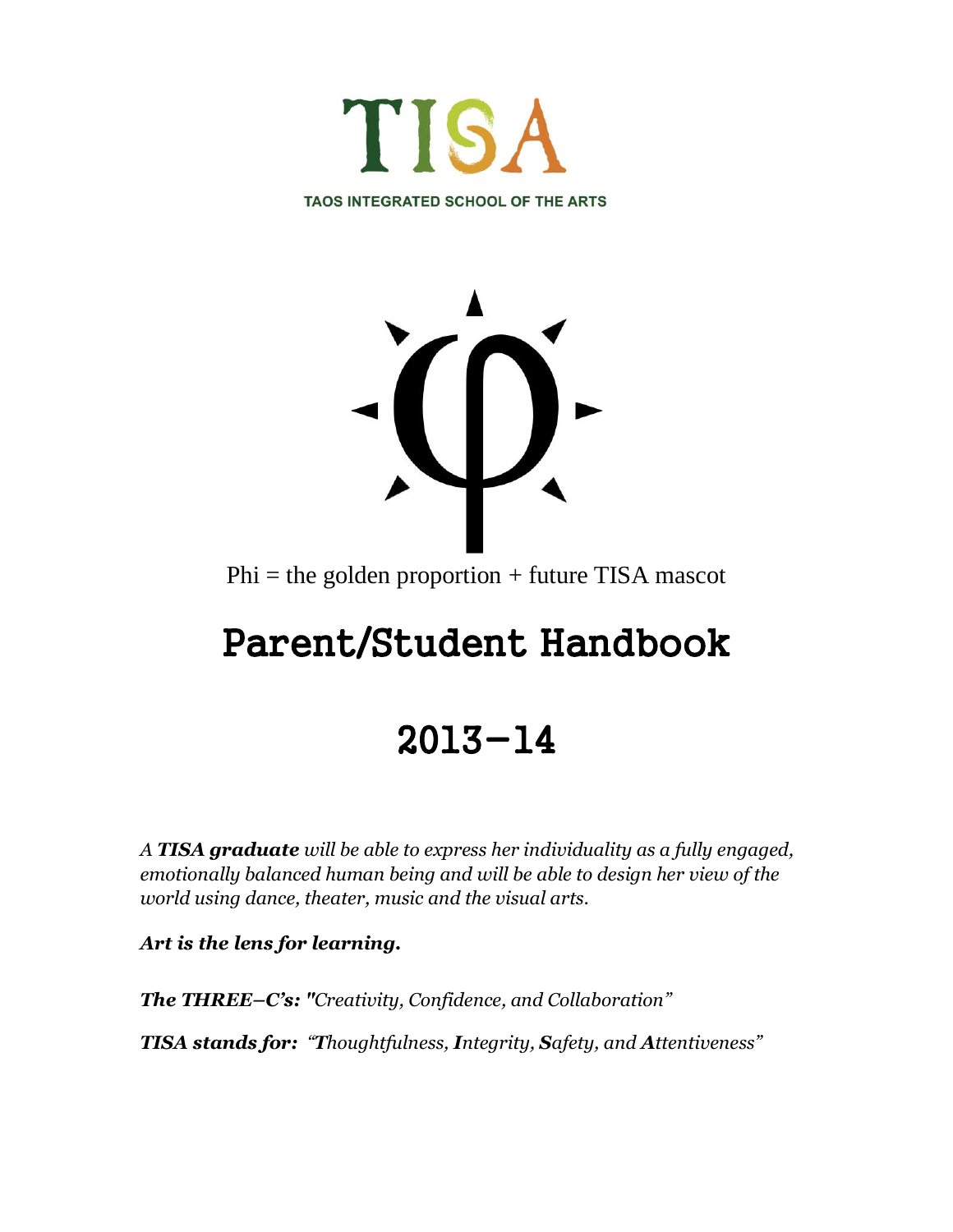## **TABLE OF CONTENTS**

| $\overline{2}$ |
|----------------|
| $\overline{2}$ |
| $3-4$          |
| 5              |
| $5-6$          |
| 7              |
| $7 - 8$        |
| 8              |
| 9              |
| 8              |
| 9              |
| $10-12$        |
| $12 - 13$      |
| 13             |
|                |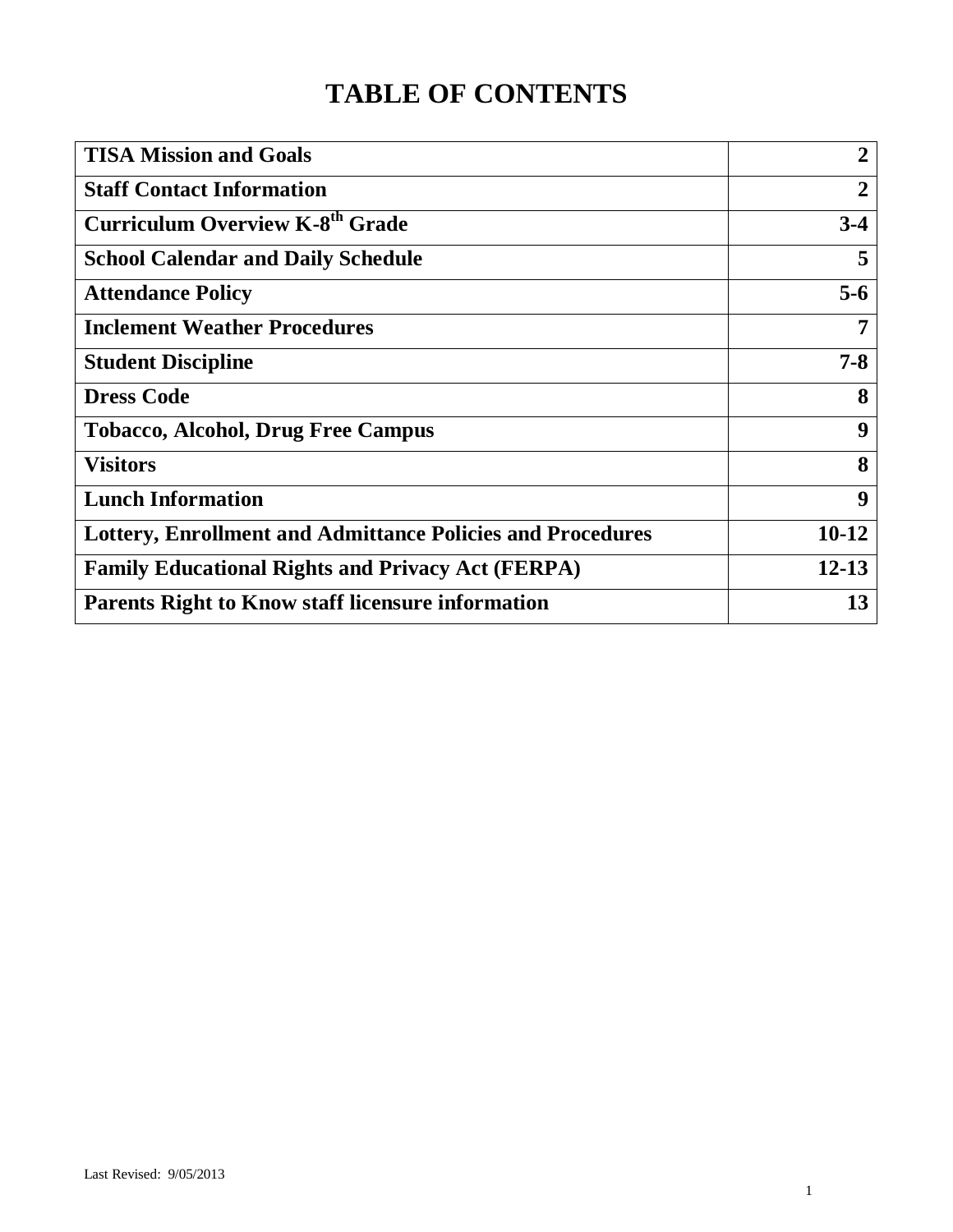## **Mission and Goals of TISA**

#### **TISA Mission Statement**

The Taos Integrated School of the Arts, in partnership with parents and community, will provide K-8 students in the Taos Municipal School District with the opportunity to reach their maximum potential through a standards-based, multicultural, thematic, and arts-integrated curriculum. Arts integration creates more meaningful learning through using the arts—visual art, drama, music, dance—as a catalyst to create broader and deeper learning experiences. Taos is a multicultural community steeped in artistic tradition. TISA is a school that provides students with a multicultural worldview while utilizing thematic units and the arts to facilitate academic learning. Our mission is to educate the whole child in order to cultivate in young people the skills, knowledge, and values they need to reach their highest potential.

#### **SMART Goals:**

#### **Academic Student Performance**:

- The combined scores of all third through eighth grade students tested will show an average of 80% proficiency in all subjects tested on the NMBSA by 2014.
- Student learning of the thematic, multicultural and arts- integrated curriculum will be measured using ongoing formative and summative assessments with a classroom average of 80% mastery of each unit.

#### **Organizational/Management Performance**:

- 50% of our parents will indicate a rating of 'satisfied' or higher on all questions on the parent satisfaction survey that is administered bi-annually by the school. The percentage of parents indicating such a rating will increase from 50% to 80% by the end of the 2015 school year.
- 25% of the parents will participate each school year in volunteer activities as recorded by the volunteer classroom records. By the end of the 2015 school year, this will increase to 50% participation. These volunteer activities include parent/teacher conferences, open house nights, celebrations of learning and parent committees.

#### **We will know we are achieving our mission after four years when:**

- The students are meeting or exceeding 80% proficiency on our assessments.
- The students are meeting or exceeding 80% proficiency on the NMBSA.
- There is 80% parent participation**.**
- 100% of the staff is participating in professional development opportunities.

#### **Contact Information for Staff**

| School Fax: 758-7766<br>School Phone: 758-7755    |          |                        |
|---------------------------------------------------|----------|------------------------|
| Susan M. Germann, Director                        | 758-7755 | susang@tisataos.com    |
| Nicole Abeyta, Office Manager                     | 758-7755 | nicole@tisataos.com    |
| Jutka Furesz, Kindergarten Teacher                | 758-7755 | jutka@tisataos.com     |
| Kim Hamill, 1 <sup>st</sup> Grade Teacher         | 758-7755 | kim@tisataos.com       |
| Megan Bowers Avina, 2 <sup>nd</sup> Grade Teacher | 758-7755 | megan@tisataos.com     |
| Michelle Simmons, 3 <sup>rd</sup> Grade Teacher   | 758-7755 | michelle@tisataos.com  |
| Ale Collignon, 4 <sup>th</sup> Grade Teacher      | 758-7755 | alexandra@tisataos.com |
| Linda Seto, 5 <sup>th</sup> Grade Teacher         | 758-7755 | linda@tisataos.com     |
| Jeanette Henshaw, 6 <sup>th</sup> Grade Teacher   | 758-7755 | jeanette@tisataos.com  |
| Jason Padilla, 7 <sup>th</sup> Grade Teacher      | 758-7755 | jason@tisataos.com     |
| Wally Kuershner-Burton, EA                        | 758-7755 |                        |
| Elena Trujillo, EA                                | 758-7755 |                        |
| Linda F. DeGeest, Special Education SAT           | 758-7755 | lindafdg@tisataos.com  |
| Suzanne Wilson, Reading                           | 758-7755 | Suzanne@tisataos.com   |
|                                                   | 758-7755 |                        |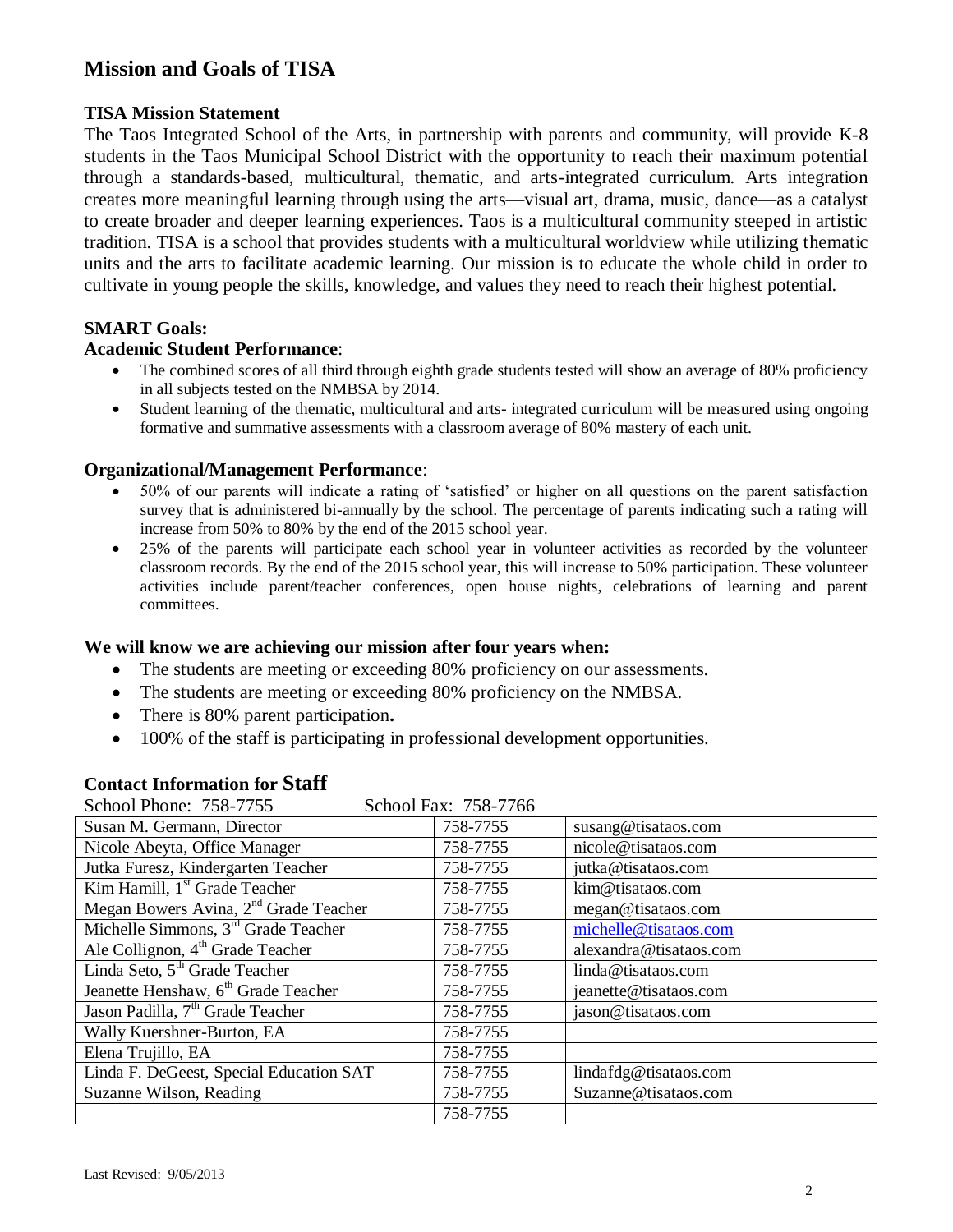## **Curriculum Overview K-8th - Essential Questions and Enduring Understandings**

TISA integrates the arts--visual arts, dance, music and theater – into the general learning process and they are interwoven throughout the lessons using a thematic, interdisciplinary, project-based approach to instruction. TISA also educates with a vision of the "TISA Graduate" in mind, and the curriculum work backwards from 8 to K using two Essential Questions – like the side-rails of a ladder – to guide a student up and through the complete experience. These Essential Questions are: "Who am I?" and "What is Design?" Students re-visit these questions in a fashion appropriate for their class and the content of the lessons. Below is an outline of the curriculum by grade level.

## **Kindergarten**

- Oral language development through storytelling, poetry, speech practice, songs**,** phonetic studies, bookmaking.
- Math concepts using the four processes, measurement, cardinal numbers, number patterns.
- Studies of cultures through storytelling and the arts.
- Classroom community and magic, human body puppets, simple machines and the idea of *Change*.

## **First Grade**

- Traditional folktales, review of phonetic studies, multicultural stories and traditional stories, writing practice, speech work, reading practice using literature.
- Practice of the four processes, geometry, measurement.
- Study of "family" as a basic social unit. Study of Taos as a case study for *Community*.
- Maps and world geography.
- Environmental Science (weather and air).

## **Second Grade**

- Storytelling, Process Writing, NM folklore and tales, connection with weaving and other folk arts.
- Continuation of the four processes, extending math skills.
- Our connections to the Earth, origins of materials, structures and life: What comes in *Layers*?
- Diversity: Why are things different, what if they were the same?

**Rites of passage:** K, 1, and 2 will share a Storytelling Festival in the Fall, and will collaborate on puppet shows and art openings on campus as well as participate in TISA events. All teachers are supported by a K-8 Singapore Math, Wilson Reading, and Delta/Foss Science kits.

## **Third Grade**

- Reading practice with quality children's literature, cursive handwriting, speech practice, grammar, storytelling, phonics skills, book making.
- Further work with the four processes, measurement, geometry.
- Components of a society. What is *Home*?
- Research in current events, biographies.
- Human Habitation, Astronomy, and New Mexico History and Geography.
- Life science.

## **Fourth Grade**

- Reading practice with classics from children's literature compositions, spelling and dictionary work, cursive handwriting, grammar, storytelling, oral and written reports, book making, extended writing skills.
- Math concepts such as fractions, decimals, mixed numbers multiplication, division, operations with fractions using all four processes, geometry in nature.

Last Revised: 9/05/2013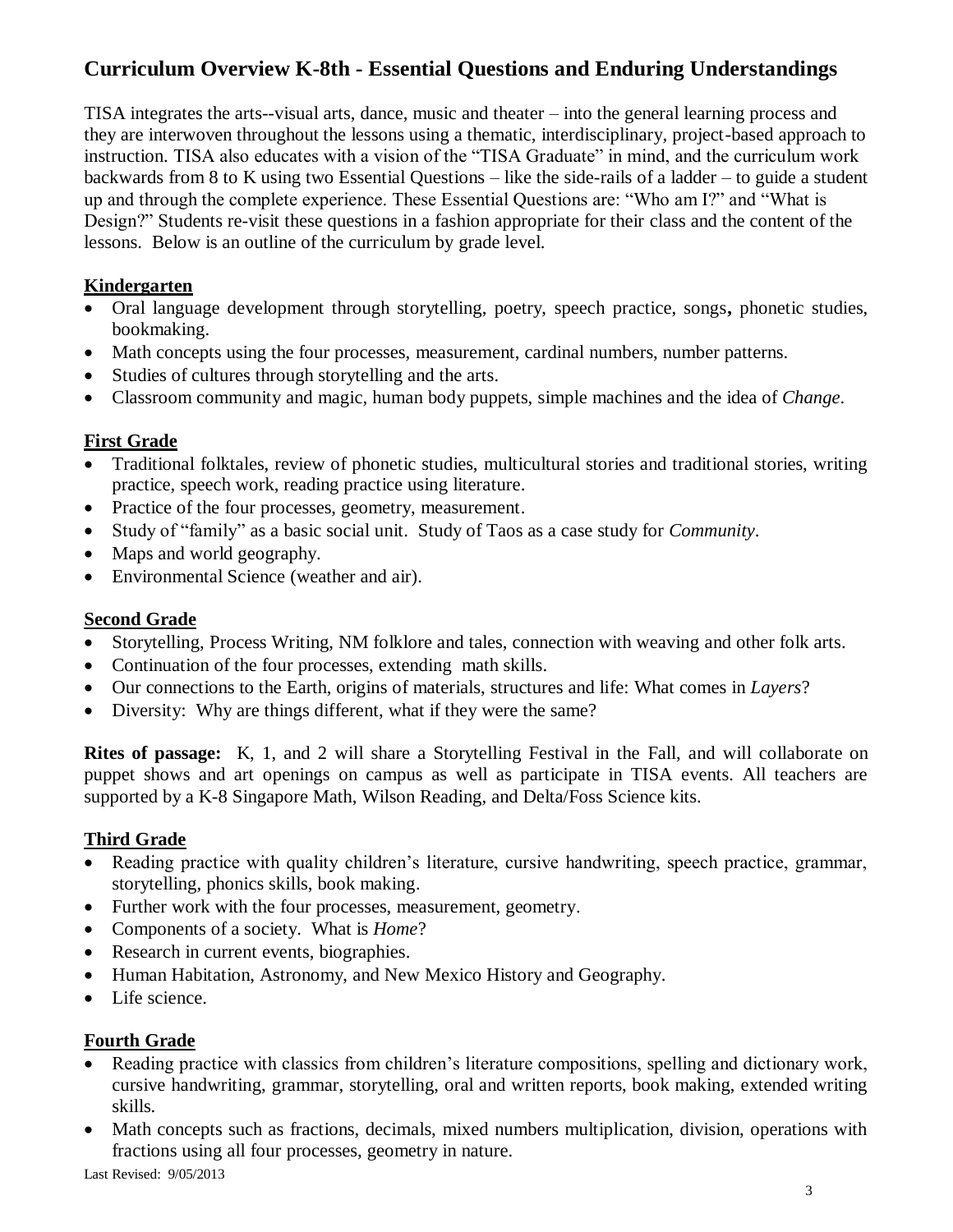- *Man and Animal*, Mythology and Culture, New Mexico Geology and History.
- Relationship of animals and human beings, permanent and migrating animals.

**Rites of passage:**  $3<sup>rd</sup>$  and  $4<sup>th</sup>$  will perform full class-plays like Vacation to Mars, and Theft of Thor's Hammer. They will also learn the Maypole Dance and explore other multicultural dances as well as participate in TISA events. All teachers are supported by a K-8 Singapore Math, Wilson Reading, and Delta/Foss Science kits.

## **Fifth Grade**

- What is Culture? Why and how a society make a person. Who am I? as in, *where do I fit in*?
- Middle Ages through the Renaissance a society based on hierarchy and awe of God and Nature
- Colonial New Mexico How and Why Europeans arrived in Taos.
- Science, Math and Cosmology, the geocentric universe, the four humors, social hierarchies.
- Architecture and structure making as metaphors in social study. How do you design a group?

## **Sixth Grade**

- Greek mythology, birth of democracy What is the democratic idea? Where does it come from?
- Revolutions of the 18thy century, focus on the USA How is democracy reborn in America?
- Westward Expansion, tall tales, industrial revolution Where do I fit in the modern world?

#### **Seventh Grade**

- Movies! The process and logistics of film-making. How to take a role in a complex task
- Who am I in different contexts (relative to place culture and time)? *Does history repeat itself*?
- New Mexico History How does New Mexico help create who I am becoming?
- Egypt A foreign time and place, where are the hidden connections?

**Rites of passage:**  $5<sup>th</sup>$  and  $6<sup>th</sup>$  will branch out into many areas:  $5<sup>th</sup>$  participates in a stick bridge engineering challenge. 6th will present a Tall Tales festival.  $7<sup>th</sup>$  will explore film making, as well as participating in TISA events. All teachers are supported by a K-8 Singapore Math, Wilson Reading, and Delta/Foss Science kits.

#### **Eighth Grade**

- Junior Great Books
- New Mexico History
- U.S. History: Civil War Era
- Eighth Grade Exhibition of Learning
- Math curriculum is Pre-Algebra and Algebra using Connected Math.
- Science curriculum:
- Newton's Law
- Plants
- Astronomy
- In addition to Junior Great Books we will have novel studies connected to our Social Studies themes.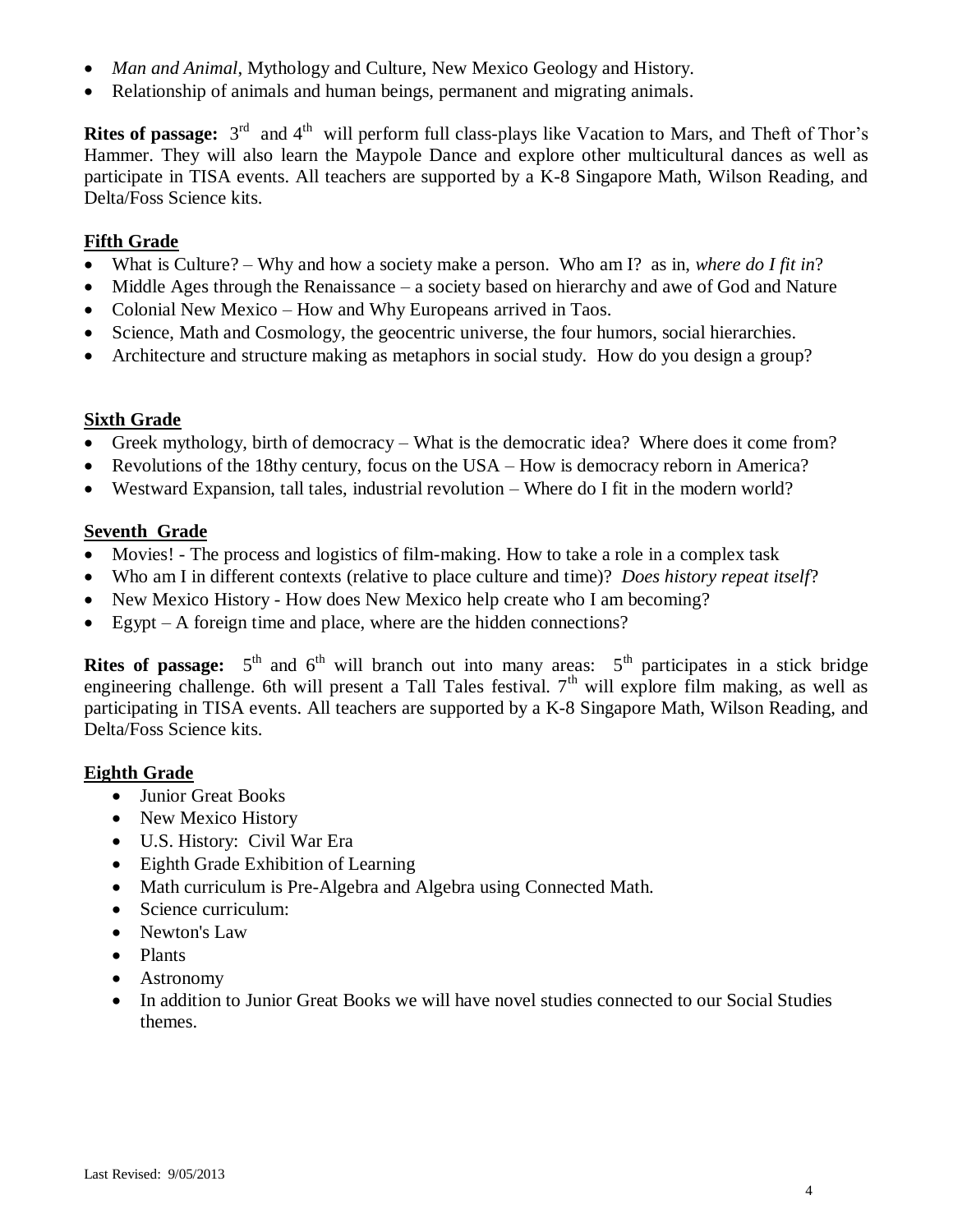## **School Calendar and Daily Schedule**

**NOTE: There is no class instruction on Mondays. Teachers participate in Professional Development from 8 a.m. to 12 p.m. and are available for IEP, SAT, and other kinds of meetings on Monday afternoons. Please schedule meetings accordingly.**

**TISA Kindergarten: 8:30-3:30 1 st Grade: 8:15-3:30 2nd – 4 th Grades: 8:15-3:40 5 th – 6 th Grades: 8:00-3:50 7 th – 8 th Grades: 8:00-4:05**

**Pick Up and Drop Off:** There is no parking in the pickup/drop off areas of the school from 15 minutes before to 15 minutes after the beginning and end times at each campus. Traffic will be asked to keep moving during those times. Please park and walk if you intend on staying during this time.

The TISA YEARLY CALENDAR will be available each year with this document on our TISA website, [www.tisataos.com.](http://www.tisataos.com/)

## **Attendance policy**

Regular daily attendance is vital to the learning process and social dynamic of a TISA classroom. The days, weeks, and months unfold in an intentionally rhythmic sequence that supports the overall curricular goals. Therefore, it is important that a child be on time and present each day.

## **10 consecutive absences may cause a student to be un-enrolled.** Notify TISA

of your situation.

## *Tardiness*

.

For  $1<sup>st</sup> - 4<sup>th</sup>$  grade, each school day begins at 8:15 AM and for Kindergarten, 8:30.  $5<sup>th</sup> - 8<sup>th</sup>$  grade the school day begins at 8:00 AM. The opening of each school day draws the teacher and children together preparing them for the focus needed to accomplish the day's work. It is essential for the well-being of the children and their classes that they arrive on time, have time to greet friends, help prepare the room for the day and settle into the daily rhythm. When your child is late, the learning of all children is disrupted.

#### **Therefore, please ensure that your child is on time to school each day.**

Tardy students are late 10 minutes after classes begin. Parents must get a tardy slip at the office (Nicole at Manzanares. If your child is at the LaPosta campus, please call Nicole at 758-7755. Teachers will not admit a tardy student without a slip or a phone call.

#### *Absences*

Absences are excused for illness, injury or crisis in the immediate family. If a child is absent from school for any reason, **please inform the school office by 8:30 a.m. the day of the absence**. Parents will be called to verify an absence if the parents have not contacted the school.

**When a student has accrued 5 total absences, excused or unexcused, within a trimester, a plan to improve attendance will be developed among Student, Parents, Teachers and the Director.**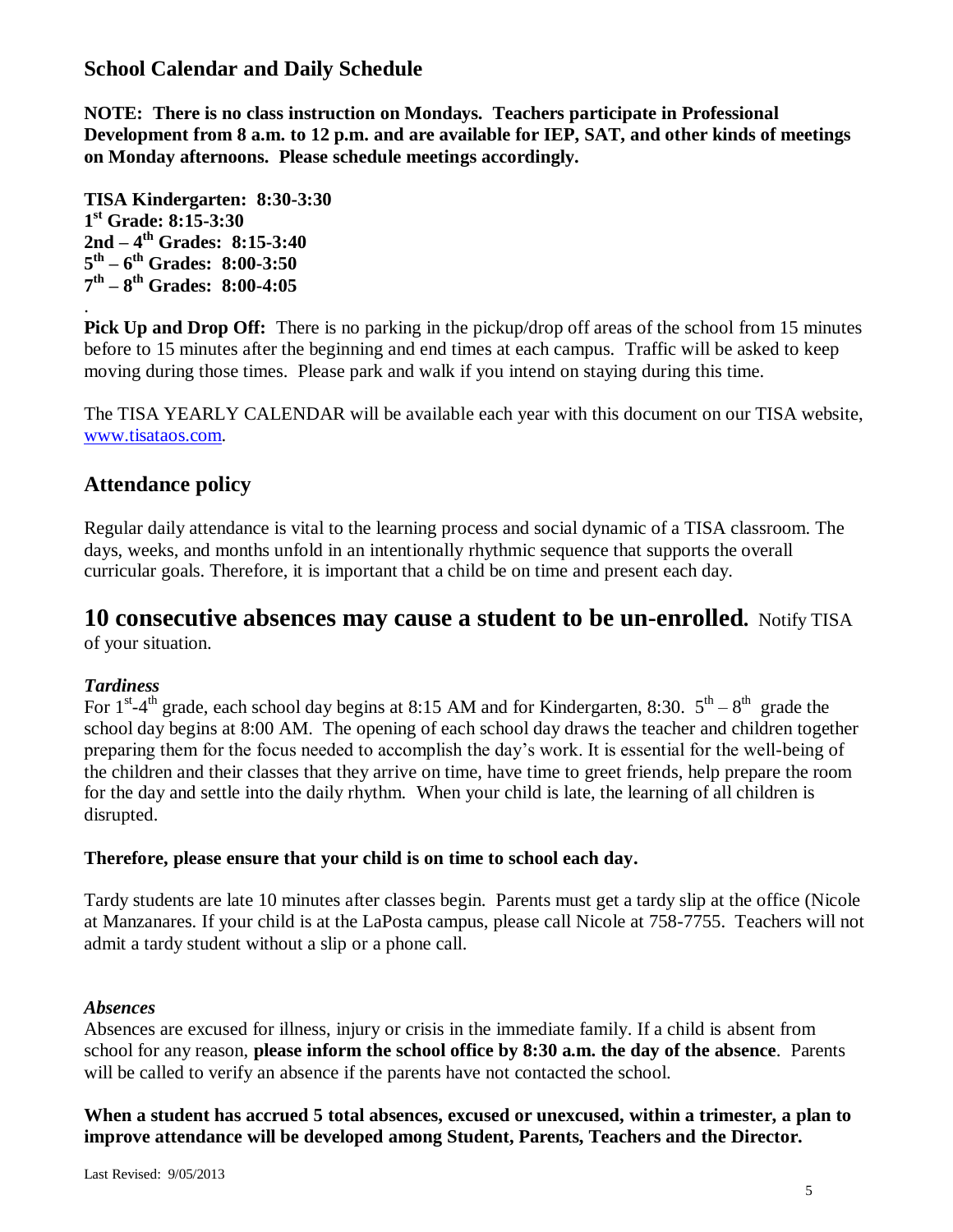#### *Extended Absence (3 Days or More)*

If a child is going to be absent for 3 days or more, please inform BOTH the school OFFICE and your child's TEACHER. Please do this whether your child is absent due to illness or for personal reasons. Excused or extended absences allow for teacher planning and foster good school communication.

Teachers may assign homework for the planned absence, accept completed homework, and give makeup assignments and tests to the child upon returning.

If you know in advance that the 10 absences will be exceeded as a result of the needs of your family and/or child, please make an appointment to discuss this with the Director as soon as possible.

#### *Absence for Part of a Day*

Please sign your child out at the office if you must take your child out for part of the day. When the child returns to school, please sign in at the school office and get an admit slip before returning your child to class. Please arrange with the teacher(s) at the LaPosta campus.

#### *Appointments and Family Vacations*

Please try to schedule appointments for your child outside of school hours. Remember that the students are not in school on Mondays. If appointments must be made during school hours, please notify the teacher and office ahead of time. Family vacations should be planned to coincide with school vacation times as noted on the school calendar. However, if a family emergency requires the child to be absent, please contact BOTH class TEACHER and OFFICE with as much advanced notice as possible.

#### *Illness during the School Day*

A child who becomes ill or is injured during the school day will be sent to the office. The parents/guardians will be notified if it is necessary to send the child home.

## **Inclement Weather Procedures**

TISA will follow the Taos Municipal Schools with respect to snow days and delay days. Listen to KTAO for information regarding snow days and delay days.

## **Student Discipline**

At TISA we strive to create a climate of respect, caring and community. The following policies help to express the minimum standards that ensure TISA is a safe and caring environment for all members of the TISA community.

In order for this policy to be administered effectively and fairly, your cooperation is essential and we thank you in advance for all you do to help us establish and maintain our school values.

#### **Intention**

The discipline policy at TISA endeavors to:

- support a school culture of caring and respect
- instill and promote self-discipline
- provide an environment for every student that is conducive to learning
- promote community building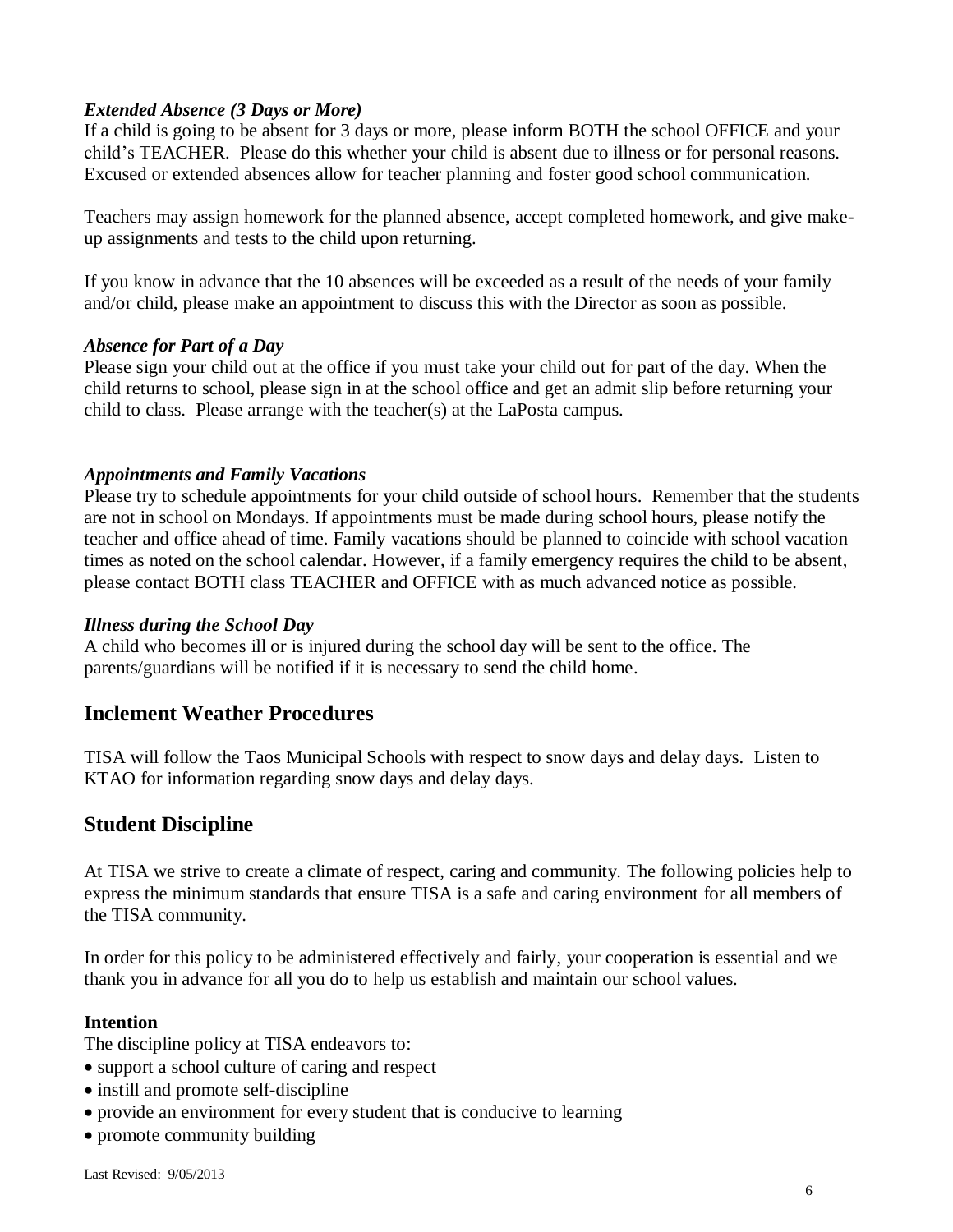- uphold the value of safety
- $\bullet$  instill and promote empathy for self and others
- improve a child's capacity for effective decision-making
- provide proactive guidance
- cultivate conflict resolution skills

#### **Behavioral Agreement**

At all times, whether on campus or on an outing, students are expected to demonstrate:

- Care of self, others and their environment including the following behaviors:
- be attentive to and follow, the directions and guidance of the teachers and staff
- attend classes regularly and on time
- complete assignments, including homework
- refrain from bringing drugs, alcohol, tobacco, and all weapons on school grounds
- refrain from bringing audio devices, cell phones and other electronic games and equipment on campus UNLESS approved by the classroom teachers and ONLY if used as they are approved.
- adhere to the dress code as described in this handbook and elaborated on by each class.
- refrain from profanity and/or hate language

#### **Behavior Modification Strategies**

Teachers will be held accountable for maintaining student discipline in the classroom. The following are strategies our teachers will use within the classroom:

- Promote responsibility and accountability such as developing a class "social charter" of classroom behavior. Identify and allow natural consequences of negative actions to occur, while avoiding a rewards and punishments mentality.
- Teach and use conflict resolution and peer mediation strategies thereby helping children repair relationships that have been damaged by their words or actions.
- Maintain the physical and emotional safety of all concerned.

If patterns of negative behavior arise, the classroom teacher, Director, parents, and other appropriate adults shall meet to develop a strategy for change that is effective and maintains the dignity and safety of all concerned. When appropriate, specific behavioral or social contracts will be developed. In addition, when appropriate, the child will also be included in the process of developing these strategies and will be given the opportunity to contribute actively to the contract.

There are some behaviors that will result in the student being sent directly to the Director. These behaviors are:

- Leaving campus without permission
- Vandalism
- Stealing
- Possession of Weapons
- Medication/misuse or distribution to others
- Not following directions during an emergency
- Physical altercation involving injury, Bullying (see below)

In the situations noted above, the Director will **contact the parent**, and also the appropriate law enforcement or community resources (if any), and **appropriate consequences will be determined** given the specifics of the situation.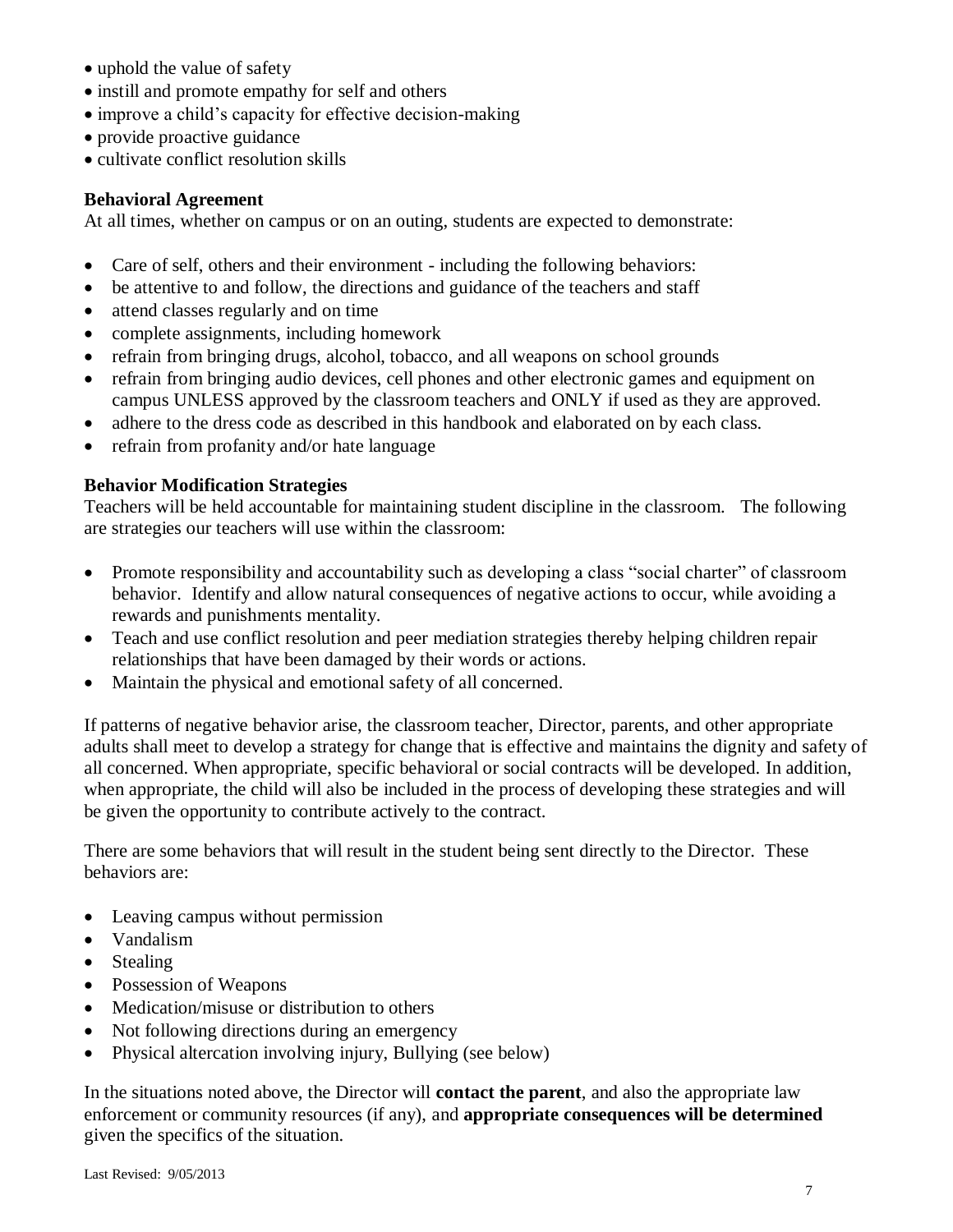## **Assault/Bullying**

Physically harming, or threatening physical harm to another, or causing a persistent fear of imminent danger to a person (including threats, gestures and verbal assaults) is assault, or bullying, and is prohibited. As with the items listed above, students engaging in this behavior will be sent to the Director immediately. Parents will be contacted and appropriate action will be taken based on the specifics of the situation.

## **Dress Code**

TISA recognizes that all students have an intrinsic worth based upon who they are and not what they wear. The school expects students to maintain a neat and well-groomed appearance and to dress in the TISA spirit. Decisions regarding the dress code will be referred to the class teachers and/or the Director.

#### **Guidelines for the dress code are listed below:**

- Clothing must be appropriate for the weather conditions and the tasks of school.
- Items to be worn outdoors (sunglasses, hats) generally are not to be worn indoors.
- Shoes suitable for running should be worn at all times. Platform sandals, flipflops, high-heels and jellies pose a safety hazard and should not be worn to school.
- Clothing and accessories should not be distracting, degrading, damaging, or threatening.
- Attire may not present a health or safety hazard, or be disruptive to the instructional program.
- Clothing must not include liquor symbols or inappropriate language or pictures.

#### **Consequences for being out of dress code include:**

- Discussion: this is a very interesting exercise contrasting self-expression and common good.
- Set class-wide interpretations of this policy and post them. What is negotiable? What isn't?
- Cover clothing with another article of clothing (i.e. an X-large T-Shirt).
- Remove article of clothing and replace with another.
- Parents may be called to bring appropriate clothing.

## **Tobacco, Alcohol, Drug Free Campus**

TISA is a tobacco, alcohol and drug free campus. As such no one is allowed to be in possession of or partaking of any of these substances.

## **Visitors**

All Visitors, including parents that are visiting during the school day, must check in with the office upon arrival at the school. Visitors will sign in and be given a visitor badge. Before leaving the school, visitors will check out with the office and return the visitor's badge.

## **Lunch information**

At the present time, TISA does not offer a lunch program. Parents should pack healthy snacks and a lunch for their students. A water bottle is highly recommended.

When students with allergies that require medical restrictions are attending, parents of that class will be notified about special instructions which serve to ensure health and safety on campus regarding foods.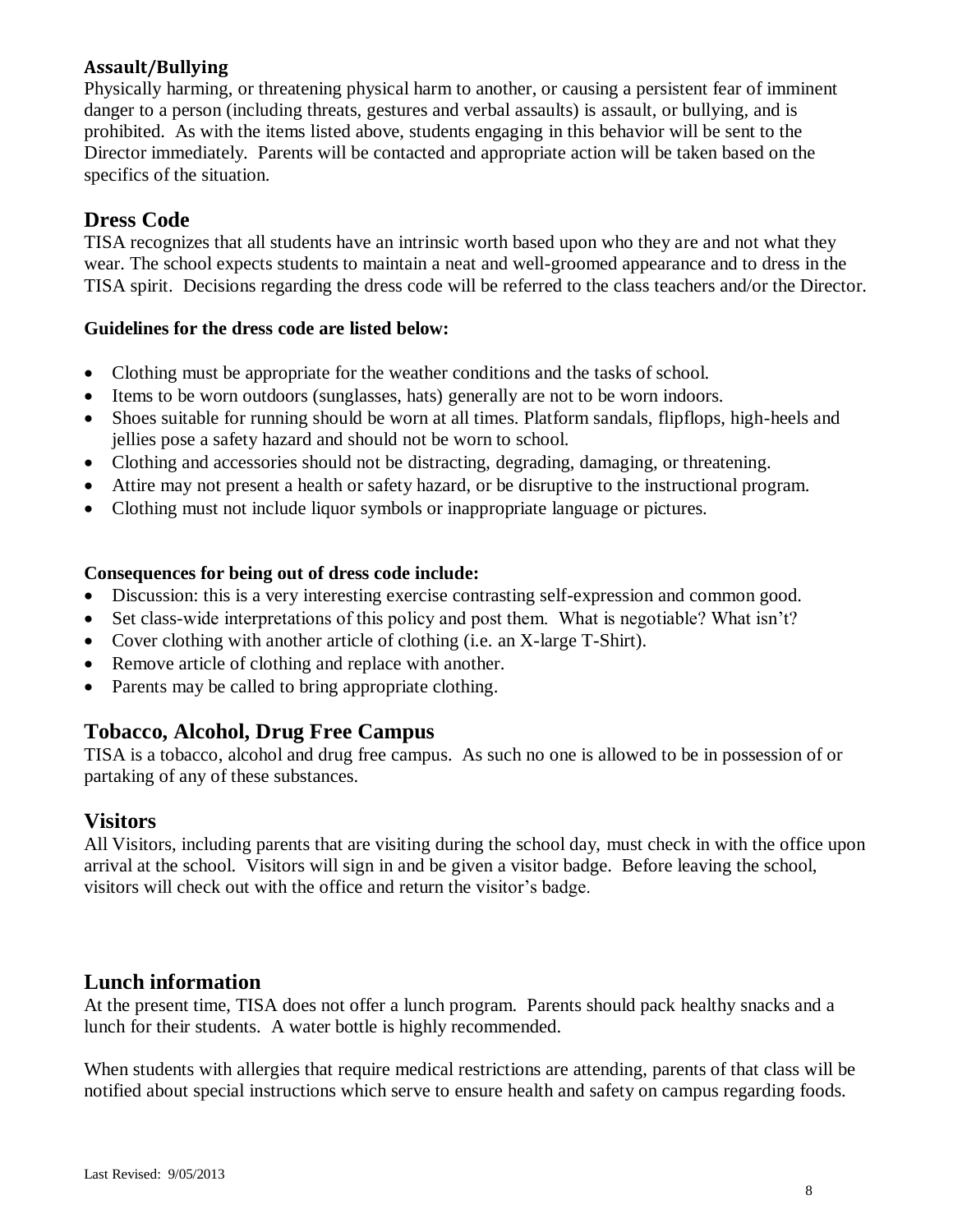## **Lottery, Enrollment and Admittance Policies and Procedures**

## **Enrollment Policy:**

In accordance with the Charter School Act, any student, regardless of where he/she resides in New Mexico, may attend Taos Integrated School of the Arts ("TISA"). Taos Integrated School of the Arts' enrollment policies prohibit discrimination on the basis of disability, race, creed, color, gender, national origin, religion, or need for special education services.

As per NMSA Section 22-8B-4.1 NMSA 1978, enrollment at TISA will be governed by the following rules:

Beginning in 2011-2012 TISA shall give enrollment preference to:

- 1. students who have been admitted to the charter school through an appropriate admission process and remain in attendance through subsequent grades; and
- 2. siblings of students already attending the same charter school.

## **Enrollment Procedures/Application:**

If a parent or guardian (collectively referred to as "Parent") wants to enroll his/her student at TISA, the parent must submit an enrollment application for each student during TISA's enrollment period. A complete and timely enrollment application is required to ensure that the student will be included in any lottery that must take place when the number of students wanting to enroll exceeds the number of seats available at the school. If the number of students in a particular grade level wanting to enroll during the enrollment period does not exceed the number of seats available in that grade level, a lottery is not required, and students shall be enrolled on a first-come, first-served basis.

The enrollment application form will be posted on TISA's website only for the time the enrollment period is open. Parents must fill out the enrollment application and mail or deliver it to the school. Upon receiving the enrollment application, a TISA representative will assign a number (see description below) to the application that will be used for enrollment and/or lottery purposes. The application deadline will be set and approved by the Governing Council, as will the date of the lottery. To receive help with the enrollment application process, please contact the school office.

## **Lottery Procedures:**

A number will be assigned to each enrollment application, and applications will be grouped according to grade level. For each grade level in which the number of students seeking to enroll exceeds the number of seats available, these numbers will be placed in a "hat" and the number will be randomly drawn, one at a time, on the approved lottery date until the available slots are filled for each grade level. The drawing continues until all numbers are drawn. The enrollment list and waiting list will be generated based on the order in which the numbers are drawn. Lottery numbers are directly correlated to the numbers on the applications. Lottery applicants will be notified in writing regarding their placement as a result of the lottery process.

A student may apply for one slot only. Students who submit multiple applications to apply for more than one slot will be removed from the lottery. A student must apply using his/her legal name. Using an alias could result in a student's disqualification from the lottery or disenrollment at a later date.

## **Waiting List Procedures:**

Taos Integrated School of the Arts will open and advertise the enrollment and lottery each year in the spring for a limited period. If a waiting list is generated from the lottery draw, these students will remain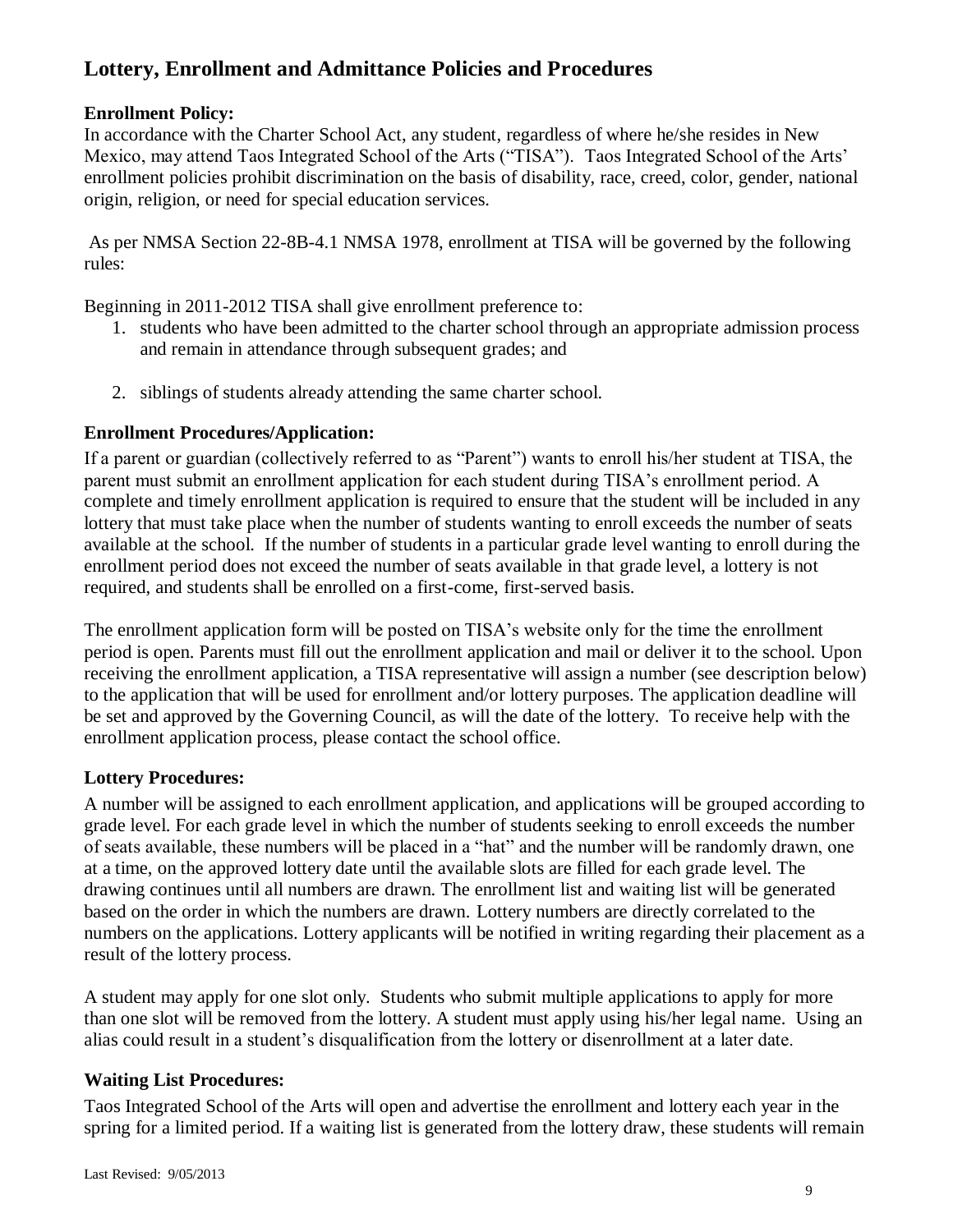on the waiting list until the end of the current school year. Students wishing to enroll in TISA after the enrollment period will be added to the end of the existing waiting list.

## **Waiting lists do not transfer from year to year. TISA will not maintain a waiting list for students who wish to be admitted in future years.**

- Students who are not initially selected for enrollment will be placed on the TISA waiting list according to grade.
- Separate waiting lists will be maintained for each grade.
- All children who apply for enrollment after the enrollment period will be added to the waiting list in the order in which their applications were received.
- If an applicant from the waiting list is offered a position and does not accept the position offered within the period required for acceptance, they will be dropped from the waiting list and the slot offered to the next applicant on the waiting list.

## **Confirmation of Acceptance**

- Students must confirm, *in writing,* their acceptance of their admission by the date indicated on their notification of admission.
- Students who do not properly confirm their acceptance by the date and time indicated will be dropped from the admission list and the slot offered to the next applicant on the waiting list.
- Parents or guardians of the applicant are responsible for maintaining current information on the enrollment application and must notify TISA, in writing, of any change of address, telephone number, or other information necessary for TISA to contact the applicant. TISA is not responsible for maintaining any contact information.
- If the school cannot contact an applicant to confirm acceptance or notify they are to be moved from the waiting list to the admission list, then the applicant will be dropped from the admissions list or waiting list.

## **Number of Students**

- The TISA Governing Council determines the number of students in each class or grade.
- The number of students per class shall not exceed 20.
- The minimum number of students shall be determined, after enrollment, by the TISA Governing Council.
- A grade may have more than one class if the TISA Governing council determines the minimum number of students is not met in any other grade.
- The TISA Governing Council, in accordance with the terms of their charter, shall determine total enrollment of the TISA.

## **Enrollment Policy**

- The parent or legal guardian of the child or children who are applying for enrollment must make all applications for enrollment.
- Applications will be accepted for one grade only per child.
- Kindergartners must be five years old on or before September 1 of the current school year.
- Applications received after the enrollment deadline will be placed on the waiting list in the order in which they are received.
- If a parent enrolls his/her child after the first week of school, a meeting must be arranged with the Director prior to the student attending classes.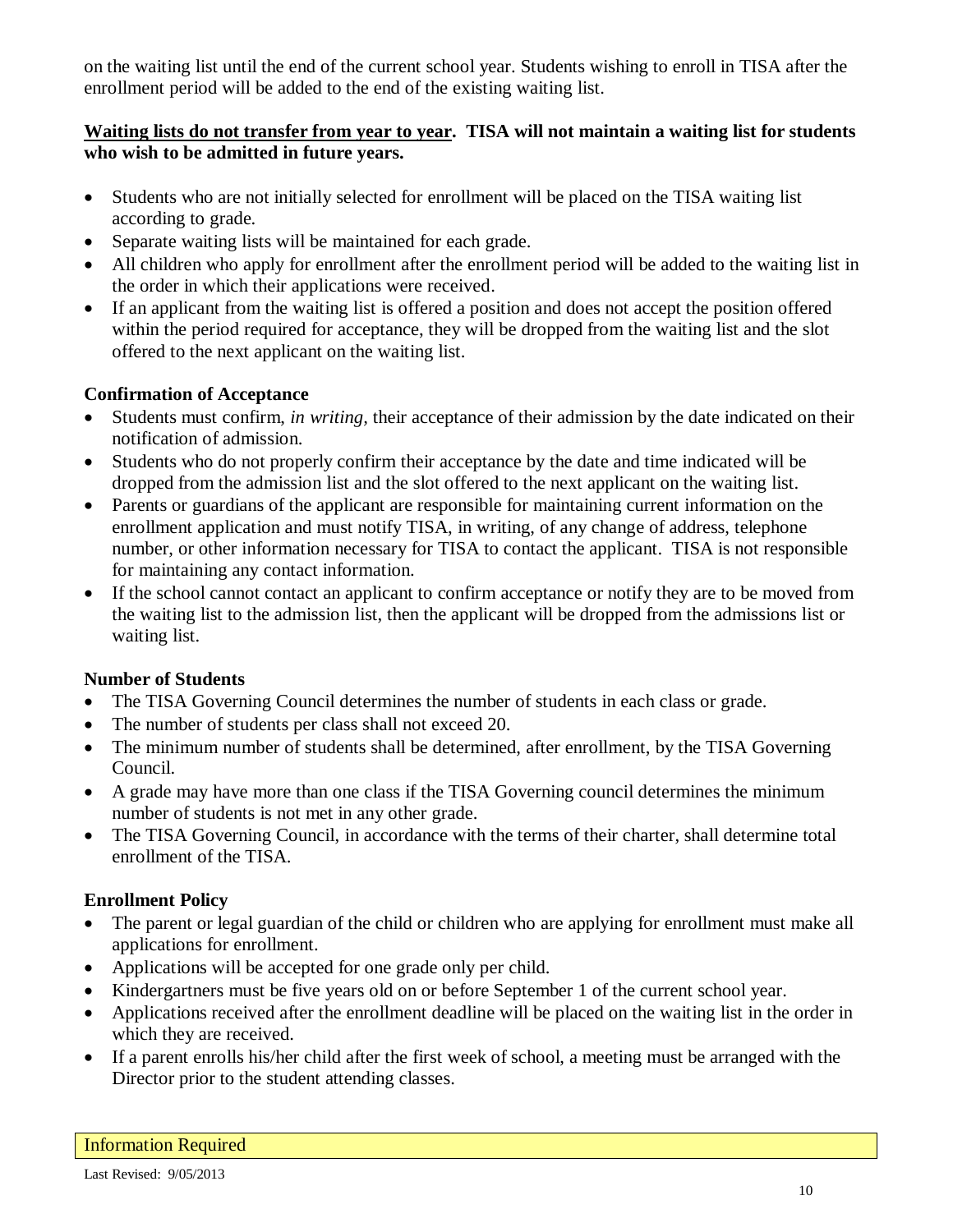Upon acceptance of enrollment, the parent or guardian will be required to provide the following information prior to admission:

- 1. Original birth certificate, legal copy of birth certificate, or other legal proof of birth.
- 2. Current immunization/or Certificate of Religious/Conscientious Objection to Immunization and other health records.
	- **Note: No child will be admitted without current immunization records and legal proof of birth.**
- 3. Information release form authorizing TISA to share or request any and all records, information, or data determined by TISA to be relevant to the student's attendance at TISA.
- 4. Individual Education Plan (IEP) or other specialized education requirements.
- 5. Completed Home Language Survey.

## **Family Educational Rights and Privacy Act (FERPA)**

FERPA is a Federal law that governs the maintenance of student education records. Under that law, parents of students or students who are at least 18 years of age ("eligible students") have both the right to inspect education records kept by the school about the student and the right to correct inaccuracies in the record. Access to these records by persons other than the parents or the student is limited and generally requires prior consent by the parent or the student. The school has adopted a written policy governing all the rights of parents and students under FERPA.

The TISA Governing Council hereby gives its annual public notice to all parents and eligible students that:

- TISA maintains the following education records directly related to students and subject to the limitations on disclosure provided in FERPA: Academic records, personal information records, disciplinary records, attendance records, health records, progress reports, and standardized testing records.
- Access to education records is limited to: parents of students under 18 and parents of students over 18, if such student is dependent as defined in the Internal Revenue Code, the student, officials of TISA who have a legitimate education interest, federal, state, and local officials to whom information is required to be reported, certain test organization, accrediting organizations, appropriate persons in connection with an emergency, pursuant to subpoena or court order, to any person, with the written consent of the parent or eligible student.
- TISA policy requires that education records be kept to an essential or relevant minimum. Records are reviewed at the end of each school year and non-essential and irrelevant material is deleted.
- TISA policy limits the right of access to education records to the persons and circumstances indicated in the second paragraph above. TISA requires that copies be made available to persons entitled to receive copies. TISA policy provides that explanations and interpretations of records are available upon reasonable advance notice. Some records, such as standardized test scores and other material of a technical nature, may only be reviewed with a person qualified to interpret and explain such material and records. TISA policy provides the right to request in writing an amendment of the student's educational records that the parent or eligible student believes are inaccurate or misleading. If records contain information on more than one student, the right to inspect relates only to that portion of the records concerning the particular student in question.
- Last Revised: 9/05/2013 • FERPA classifies certain types of information that generally would not be considered to be an invasion of privacy or harmful if released as "student directory information." Unless the parent or eligible student objects in writing as described below, school officials may release directory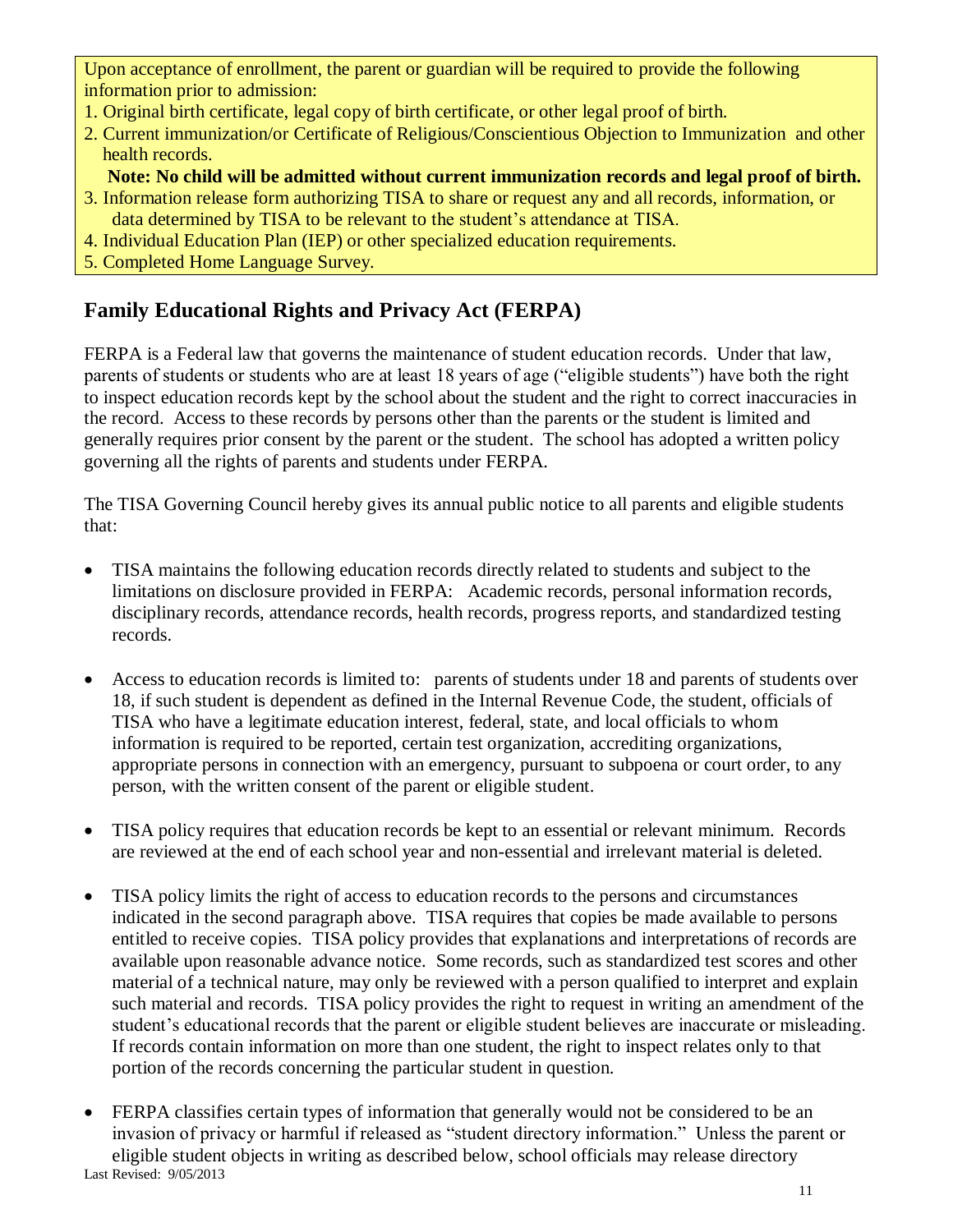information, as defined under TISA policy, to any person, including but not limited to marketers, colleges, and the media, without the consent of the parents or the eligible student. Parents/students who object to the release of any or all of this information without consent must notify, in writing, to the director within fifteen (15) days following the date of the publication of this notice (or the enrollment of the student, if after the beginning of the school year). The objection must state what information the parent or student does not wish released. A form for filing an objection is available at the TISA office. In the absence of timely notice objecting to its release, the listed information will be classified as directory information until the beginning of the next school year. "Directory information" as defined includes: the student's name; grade in school; name of school; eligibility and participation in officially recognized activities, including but not limited to fine arts exhibits, performing arts programs, other performances, graduation programs and sports events; weight and height of members of athletic teams; honors and awards received; yearbooks; and identification in visual media, including photographs, videotapes and video images, depicting school programs or activities.

 Questions regarding education records shall be directed to the school's director, the custodian of records. Complaints about the failure of TISA to comply with FERPA may be made in writing, to FERPA Office, Department of Health and Human Services, 330 Independence Avenue SW, Washington, DC 20201.

## **PARENT NOTIFICATION (in accordance with the No Child Left Behind Act, Title I, Part A, Section 1111 and New Mexico Public School Code 22-10A-16) Parents' Right To Know**

Dear Parent:

The federal, No Child Left Behind, and the state, Public School Code permits you as a parent, the right to request information about the licensure and other qualifications, teaching assignment, and training of your child's teacher, instructional support providers, including paraprofessionals, and school principal who may work with your child.

If you are interested in requesting this information, please contact:

Nicole Abeyta at 575-758-7755

Sincerely,

Susan M. Germann, M.Ed. TISA Director